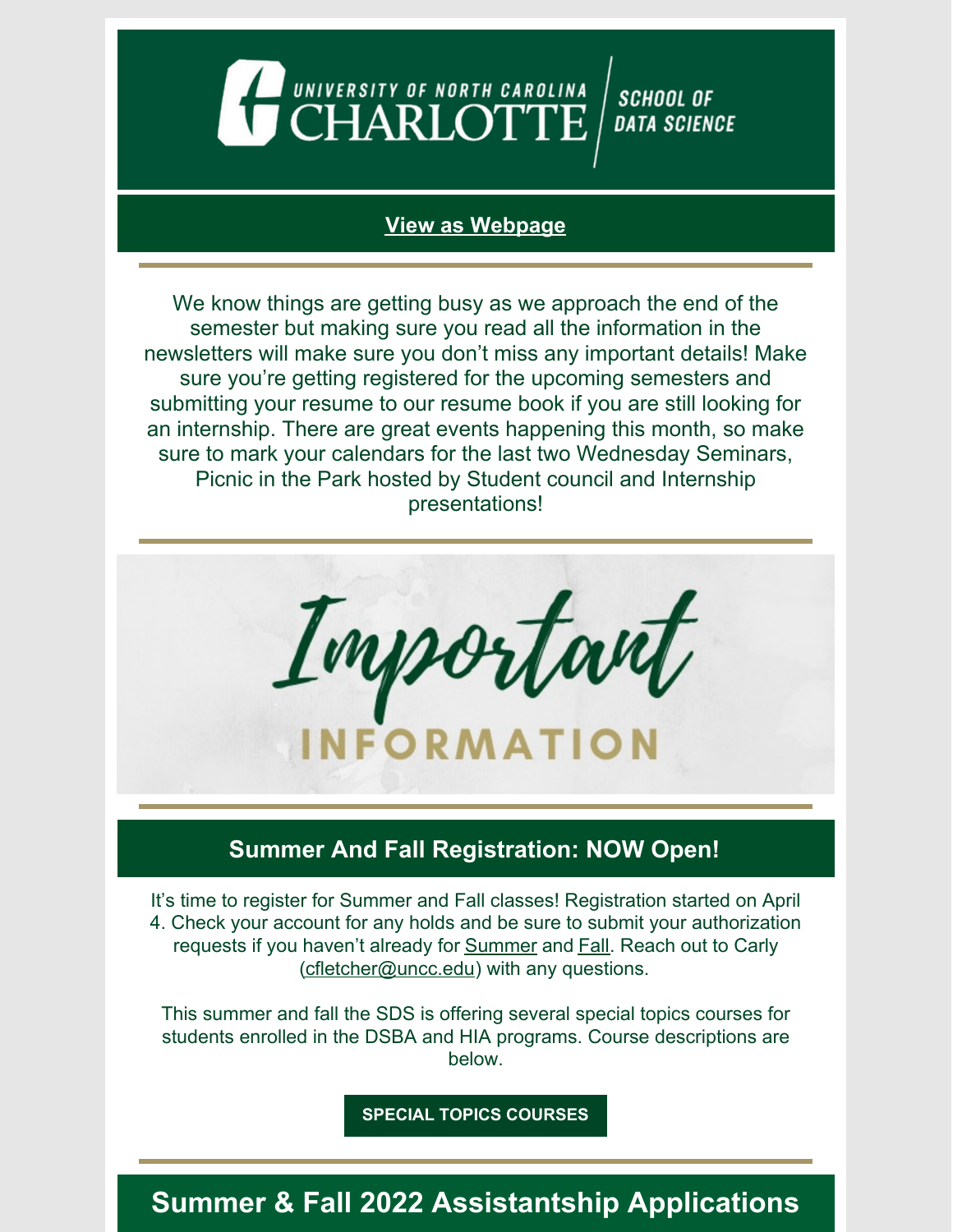### **NOW OPEN!**

The SDS is now accepting Graduate Assistantship applications for the Summer 2022 term and Fall 2022 semester. Students actively enrolled, as well as newly admitted students in the DSBA or HIA program, are eligible to apply. SDS funded Assistantships are usually 10 or 20-hours a week assignments. The SDS has special requirements for students holding these positions. You can read more on your respective program's website under the "Current Student" tab.

**DSBA [APPLICATION](https://dsba.charlotte.edu/current-students/graduate-assistantships) HIA [APPLICATION](https://hia.charlotte.edu/current-students/graduate-assistantships)**

### **Seeking a Summer Internship?**

For those of you still actively seeking Summer 2022 internship placements, We are inviting interested and eligible HIA and DSBA graduate students and Data Science Undergraduate students to submit their resumes for an informal SDS resume book. You need to be on track to complete the required credit hours by the start of next semester (HIA MS- 12 [credits](https://dsba.charlotte.edu/curriculum/internship)/DSBA MS- 21 credits). We will share the responses with any potential employer seeking summer interns candidates. Please make sure that you have carefully proofread your resume before uploading the document. We strongly encourage you to take advantage of UNC [Charlotte's](https://career.uncc.edu/) Career Center and its virtual services. Feel free to use the link below to submit your resume.

**SUBMIT [RESUME](https://docs.google.com/forms/d/e/1FAIpQLSd-3VGaHIQNb9Fw2_AgBWyAmK_YrPcIfWLHipIUZ5P7H9xKFw/viewform?usp=sf_linkYRDbhsv7oHQFM4Vw/viewform?usp=sf_link) HERE**

### **On Track To Graduate?**

**DegreeWorks** is a web-based planning tool that provides an accurate display of required coursework and helps students monitor their progress towards graduation. Students can access their real-time audit in DegreeWorks via [my.uncc.edu](http://my.uncc.edu/) and should routinely check their progress towards degree completion.

For any required courses that are in the Fall Through or Not Counted sections of DegreeWorks submit an Academic Petition that requests the courses be counted towards your program requirements.

If you believe your audit contains errors or the requirements do not match the catalog, students should contact:

> Josh Hertel: [jhertel@uncc.edu](mailto:jhertel@uncc.edu) Carly Mahedy: [cfletcher@uncc.edu](mailto:cfletcher@uncc.edu)

#### *If you began in the Certificate program and transferred to the Master's program:*

Please review your DegreeWorks for both your certificate and master's program and complete an application to graduate from both programs.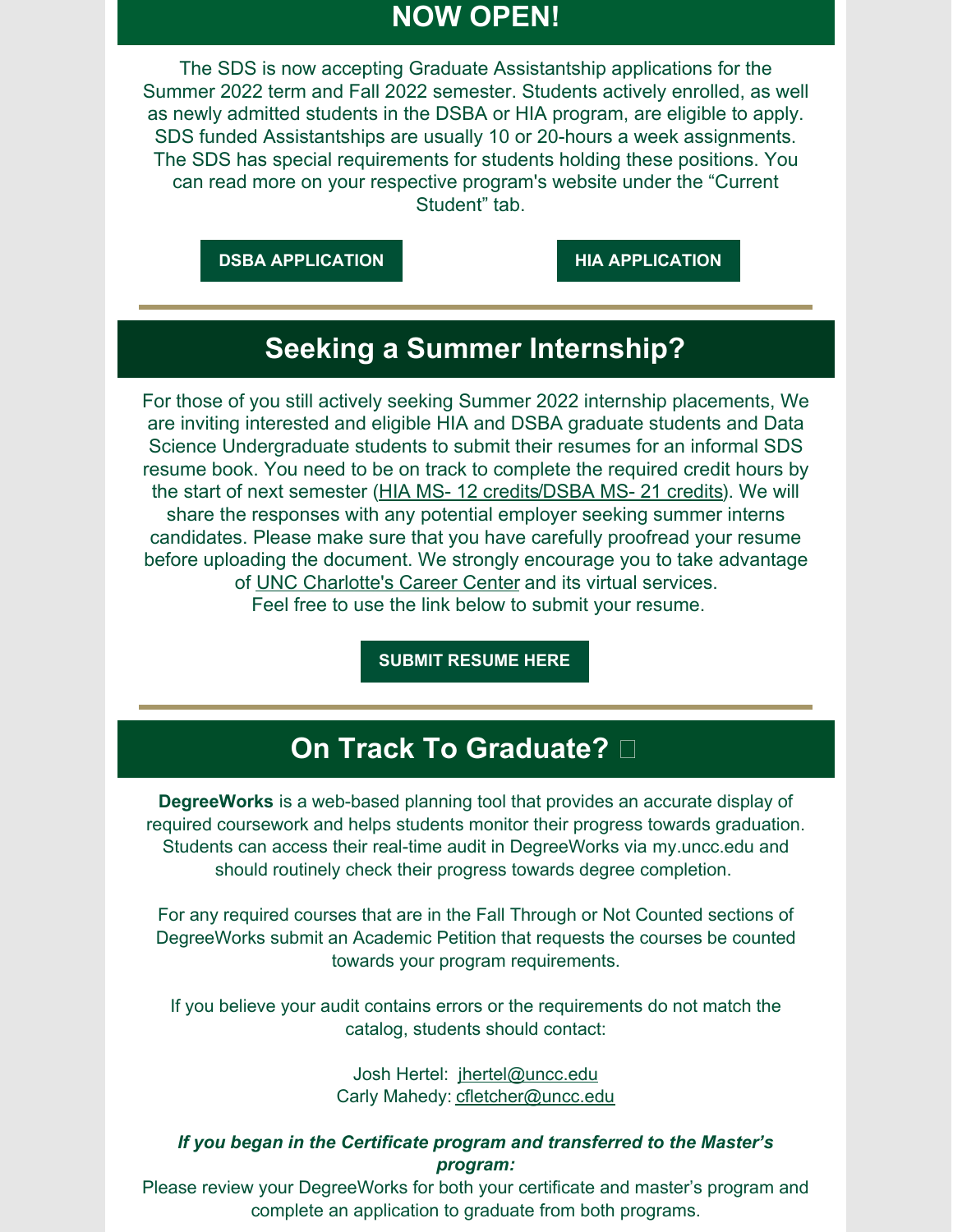

# **IMPORTANT DATES**

- May 3: Last day of classes
- May 4: Reading Day
- May 5-12: Final Exams
- May 13: Commencement

#### **The last two SDS Wednesday Seminars of the year!**

First off, "Senior [Executives](https://datascience.charlotte.edu/events/sds-wednesday-seminar-senior-executives-are-mars-data-scientists-are-venus-bridging-language) are from Mars, Data Scientists are from Venus: Bridging the Language Barrie[r.](https://datascience.charlotte.edu/events/sds-wednesday-seminar-senior-executives-are-mars-data-scientists-are-venus-bridging-language)" For data scientists, success is not always about the quality of your data. The ability to effectively communicate with non-data scientists is every bit as critical. [Philipp](https://www.linkedin.com/in/philipp-maier-6539665/) Maier manages Bank of America's Operational Excellence and drives transformational projects at Bank of America. He has built his success at BOA on his ability to bridge this gap. Please [register](https://www.eventbrite.com/e/sds-ws-senior-executives-are-from-mars-data-scientists-are-from-venus-tickets-290408629027) to join us for an in-person session at CCB on Wednesday, April 20th at 4:00 pm.

The last SDS seminar of the semester is reserved for CapTech [Consulting,IT](https://datascience.charlotte.edu/events/sds-wednesday-seminar-it-consulting-captech) Consulting With Captech. Wednesday, April 27th at 4:00. This will be in-person at Center City. Lynn Johnson, DSBA alumna, will lead the session exploring careers in consulting.

### **SDS Picnic in the Park - April 30 | 12:00pm-4:00pm**

This event will be a chance for you to connect with HIA and DSBA alumni, faculty, and students in a social setting. Don't miss this chance of making some lifelong connections and having fun along the way. The event will take place at the Hauser Alumni Pavilion.

**[RSVP](https://docs.google.com/forms/d/e/1FAIpQLScj6z9sICNNwe_rMamavbZOSWul44PyyOjEcFDufS7ZGyrfJg/viewform?usp=sf_link) HERE**

## **Tableau Conference: May 17–19, 2022**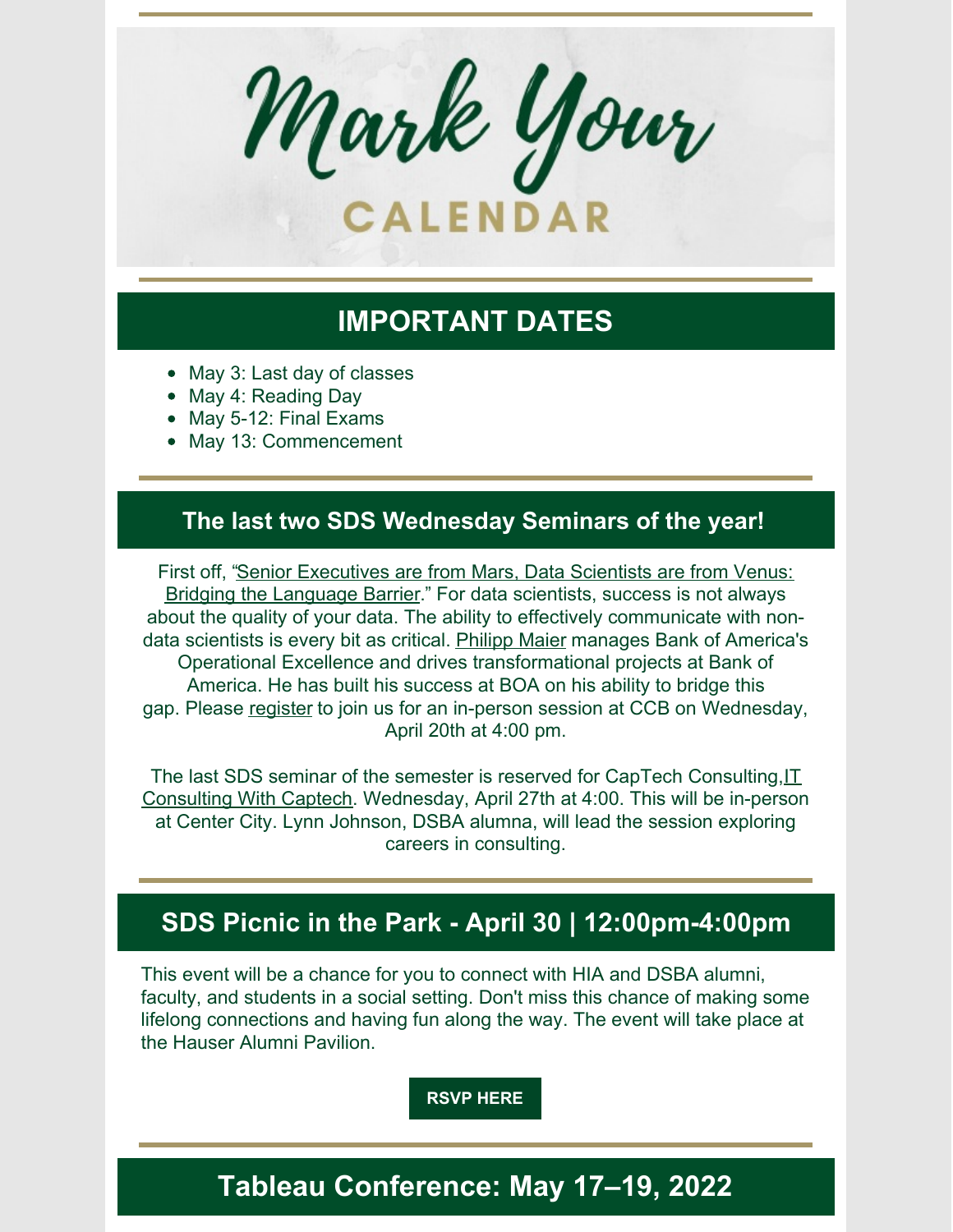Tableau is back, DataFam, and inperson tickets are going fast. Register now to reserve your spot at the year's biggest and best data celebration. We can't wait to show you what's in store for our first-ever hybrid TC! Get more information or register with the link below!



**[REGISTER](https://www.tableau.com/events/conference?utm_campaign=2021034_TC22_IHCON_USCA_en-US_2022-03-15_T2-Acq&utm_medium=Email&utm_source=Eloqua&domain=uncc.edu&eid=CTBLS000025277733&d=7013y000000vYh9&elqTrackId=ce32d26ab68a45fb923c6e8721cd5739&elq=287a8d0c877343258bb83f957c6738eb&elqaid=54584&elqat=1&elqCampaignId=53508) HERE**

## **JuliaCon 2022 - July 27-29**

[Julia](http://meet.meetup.com/ls/click?upn=yBf4llw5PeaY7leriFwBBmWcuPk6aqDTGHWHy5fiG5M-3DdKGl_Q3dI6rnbrm9ghvpxxp-2BMgVy1nvZrhvgv-2BRMOpTFdxYDnZKB-2FPOkpIZ07AK8k-2F-2FpWMiDAsOSxWIK2uiwkufT4XhTupdqSjJUlwSLgWD1Q1oxVAcr-2FgZFHViycWSLYDExX7ALNN5-2FL4lD154t-2BwPqMup9b5bI22FH81oA-2BCa1ulSMHIpXOoXMcNoGRSvnAsmHLAptuD6m9EElmXSR-2FvROIAfMGc6OGzX5CZJY4JkWFzLdiqFoy-2B1xCY7aawnk4A8s9) is a high-level, dynamically typed programing language with syntax like Python but runtime speed like C++. Julia Computing will be hosting a virtual conference, JuliaCon 2022 on July 27-29. Tickets will be free, but registration is required to access the conference. Free registration will give you access to all the workshops and talks.

**[REGISTER](https://juliacon.org/2022/tickets/) HERE**

### **Data Matters Short Courses - August 8-12**

Data Matters™ is a week-long series of one and two-day courses aimed at students and professionals in business, research, and government. It is sponsored by the Odum Institute for Research in Social Science at UNC-Chapel Hill, the National Consortium for Data Science, and RENCI. The short course series gives students the chance to learn about a wide range of topics in data science, analytics, visualization, curation, and more from expert instructors. The event will take place during **August 8 - 12, 2022**. It will be **virtual via zoom**.

Registration is now open. Reserve your spot now!

**[REGISTER](https://datamatters.org/) HERE**



TO READ THE ENTIRE NEWSLETTER CLICK <u>"VIEW ENTIRE</u> **MESSAGE" AT THE BOTTOM OF THIS EMAIL FOR JOB OPPORTUNITIES!**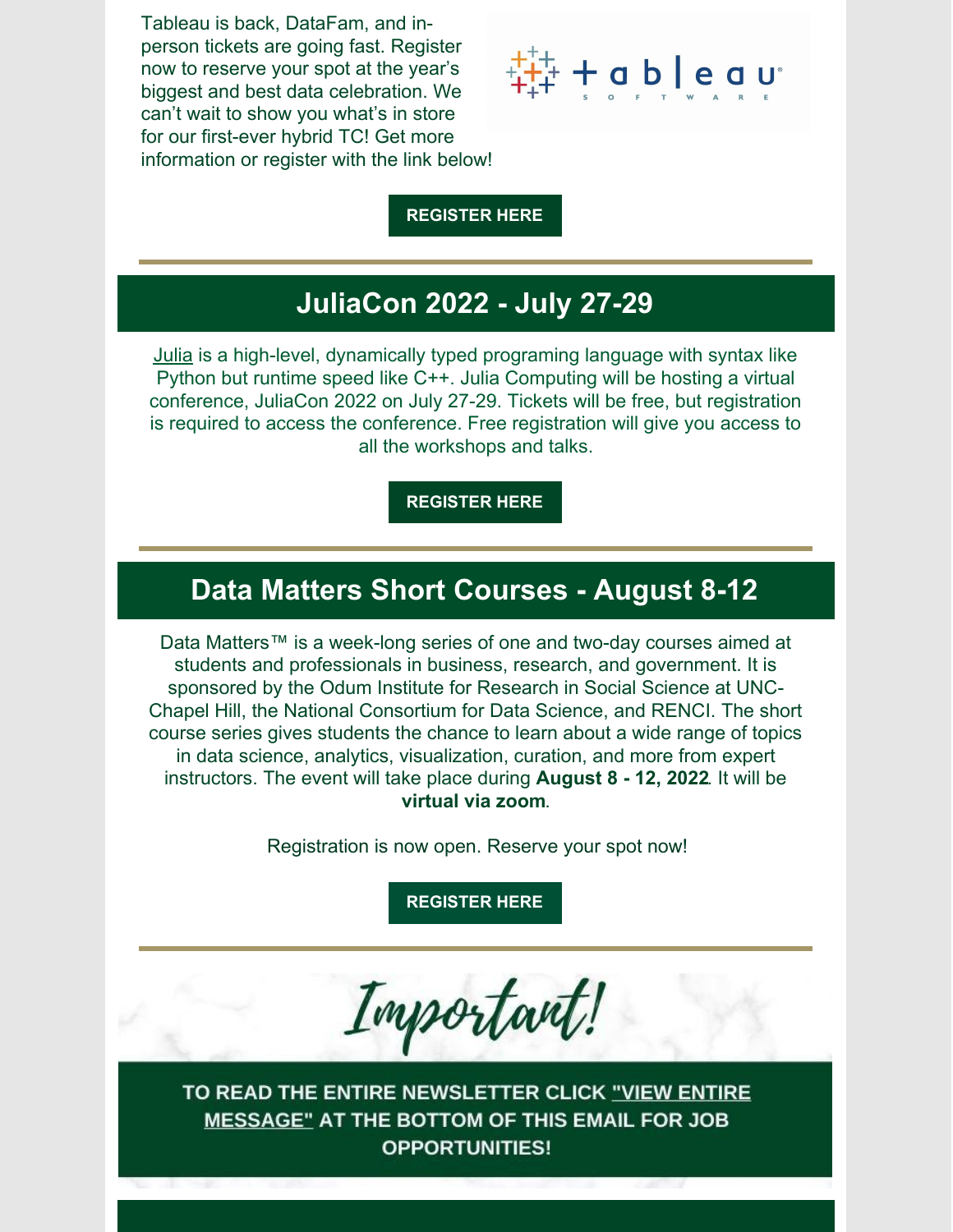# **To Learn More and Register for Upcoming SDS Events Visit the** SDS News & [Events](https://datascience.charlotte.edu/recent-news) Page

| Featured Joh<br><b>OPPORTUNITIES</b>                                                    |                    |
|-----------------------------------------------------------------------------------------|--------------------|
| <b>Summer 2022 IT Analytics Intern - Albemarle</b>                                      | <b>APPLY NOW</b>   |
| Research Data Analyst - Center for Population Health IT                                 | <b>APPLY NOW</b>   |
| <b>Biostatistician (MS and BS) Positions - Wake</b><br><b>Forest School of Medicine</b> | <b>APPLY NOW</b>   |
| <b>Controls Engineer - Nano Tech</b>                                                    | <b>JOB</b>         |
| If interested please send your resume to careers@nanotechsys.com                        | <b>DESCRIPTION</b> |
| <b>Software Developer - Nano Tech</b>                                                   | <b>JOB</b>         |
| If interested please send your resume to careers@nanotechsys.com                        | <b>DESCRIPTION</b> |
| <b>Mechanical Engineer - Nano Tech</b>                                                  | <b>JOB</b>         |
| If interested please send your resume to careers@nanotechsys.com                        | <b>DESCRIPTION</b> |
| <b>Electrical Engineer - Nano Tech</b>                                                  | <b>JOB</b>         |
| If interested please send your resume to careers@nanotechsys.com                        | <b>DESCRIPTION</b> |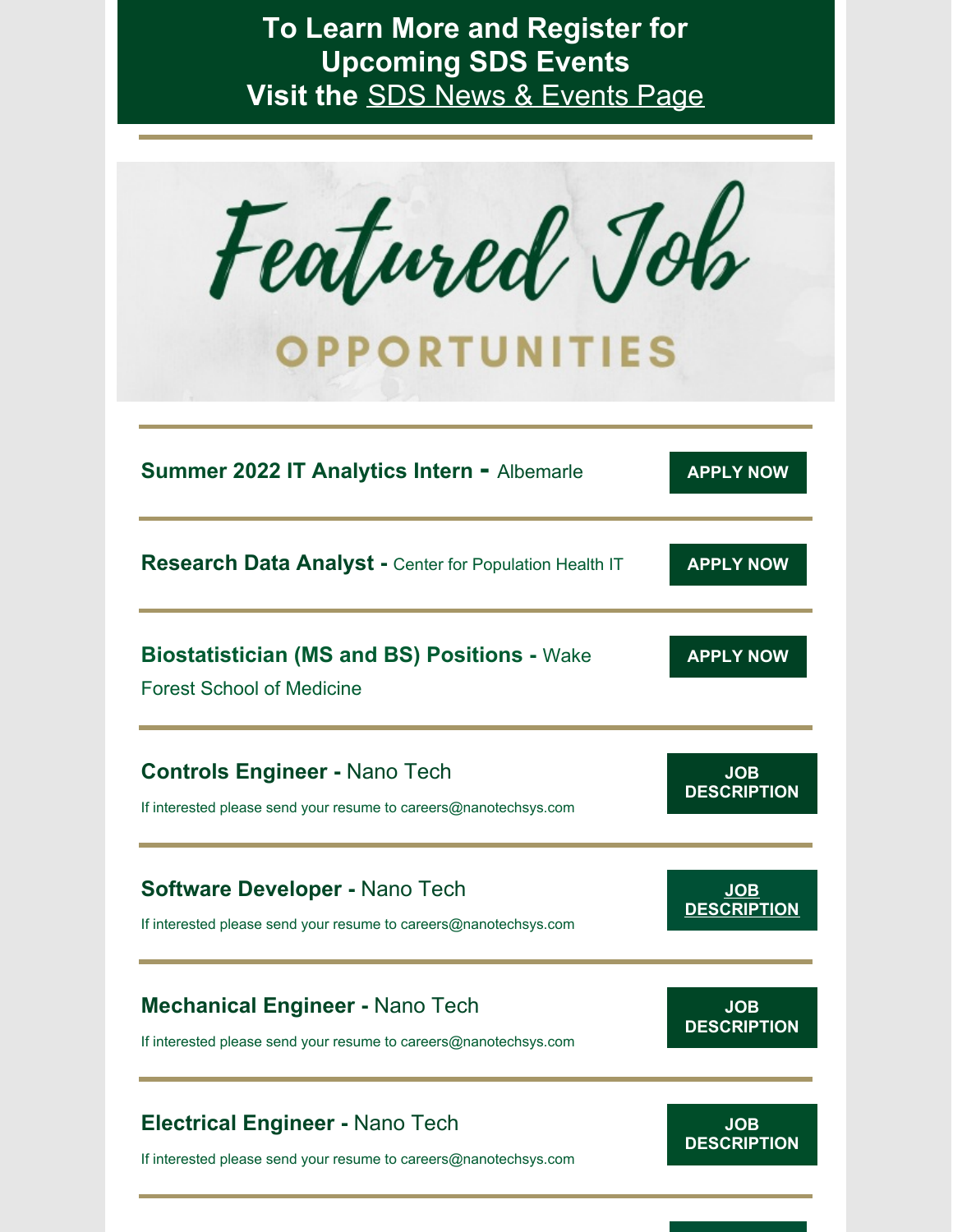### **Data Analyst I** - ASPPH **[APPLY](https://publichealthjobs.org/job/association-of-schools-and-programs-of-public-health-metro-washington-dc-area-preferred-aspph-functions-as-a-hybrid-office-full-time-remote-possible-from-ga-ma-md-mn-nc-tx-wa-va-6-data-ana/) APPLY** NOW

**GRADUATE** Student Council

On behalf of the Graduate Student Council we hope that your semester is going well. We have several exciting events planned and cannot wait to kick them off with all of you.

### **SDS Graduate Student Council- Call for new Officers**

Election time is here again for theSDS [Graduate](https://datascience.charlotte.edu/about-us/student-council) Student Council. We are excited to welcome new members to join the School of Data Science Student Council. Open positions include:

- President (Must have served on the board)
- Vice President
- **•** Treasurer
- Senator
- Marketing Officer
- Student Liaison
- Health Information Representative

The list of current officers and their responsibilities can be found **[HERE](https://datascience.charlotte.edu/about-us/student-council/student-council-officers)**. If you are interested in serving for the 2022-2023 academic year, please fill out the form below if you are interested in running for a position on the board. Elections will take place the last week of April.

**SDS Graduate Council [Nominations](https://docs.google.com/forms/d/1njLJzplTTh4fze5hXojEFE8fweASeLoGWBZmGaKcJ8Y/edit?usp=sharing) Form**

**GET CONNECTED!** Feel free to join the School of Data Science GroupMe and Slack Channel for regular updates.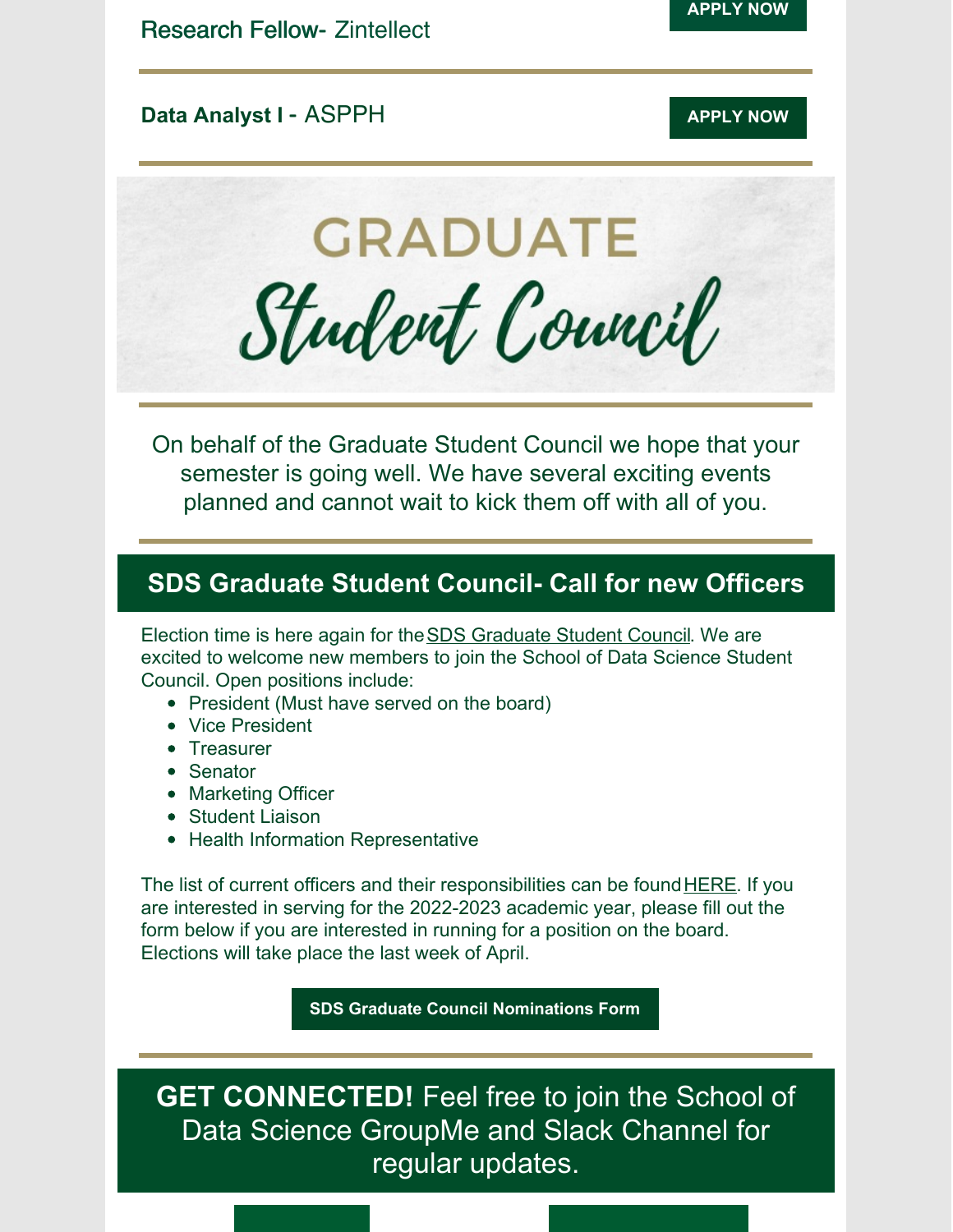

Student **RESOURCES** 

### **What Does an Internship Presentation Look Like?**

Planning on completing your internship this summer? Curious as what the final presentations look like? Join in this semester's HCIP/DSBA 6400 Internship presentations. Dr. Hague has invited any current student to participate in either of the virtual presentations. Please join and learn from your peers! Zoom links below.

**Thursday Internship [Presentations](https://uncc.zoom.us/j/91950070897?pwd=L2JLTjVqUFJuWU42WFlUcGs1STNTdz09) April 28th, 4:00 pm- 7:00 pm**

**Friday Internship [Presentations](https://uncc.zoom.us/j/91965879882?pwd=UTAxbklhZ2tkMkNvaHIwdi9RQkppQT09) April 29th, 4:00 pm- 7:00 pm**

Some of the companies that students interned with this semester include:

- Qintess
- Albemarle Corp.
- Goodwill Industries of the Southern Piedmont
- Siemens
- Care Ring
- EPRI
- TIAA
- Wells Fargo
- urbanCORE
- Bank of America
- Jones Lang LaSalle
- Torqata Data and Analytics
- 7-Eleven
- LabCorp Drug Development
- NASCAR
- American Tire Distributors
- Old Well Partners
- Human Trafficking Legal Center
- Pillar4 Media
- Credit Karma
- Collins Aerospace

#### **Coursera for Campus**